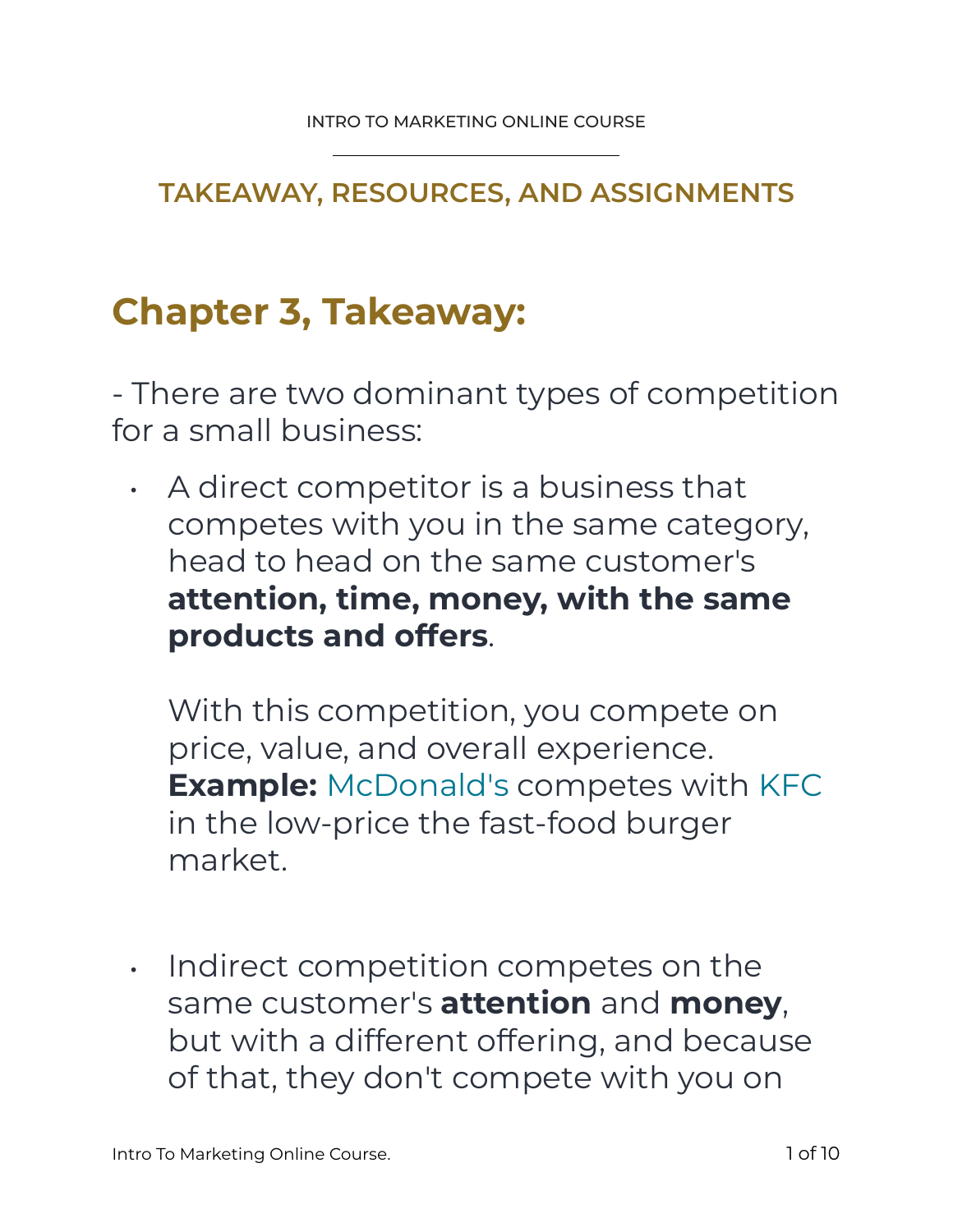the same customer **time**.

In this competition, you compete on a **better alternative for the investment of the customer time, money, and effort**.

**Example:** McDonald's competes with Domino's Pizza in the low-price, the fast-food industry.

- There are two major methods to differentiate yourself and gain a competitive advantage in the market:

1. Provide a faster, cheaper, better quality products, and more efficient and pleasant experience.

2. Provide **unique and unexpected outcomes**  and customers' experiences.

- One of the best marketing tactics is to build the marketing within your product, Search for YouTube, Instagram, Pinterest, and Google for: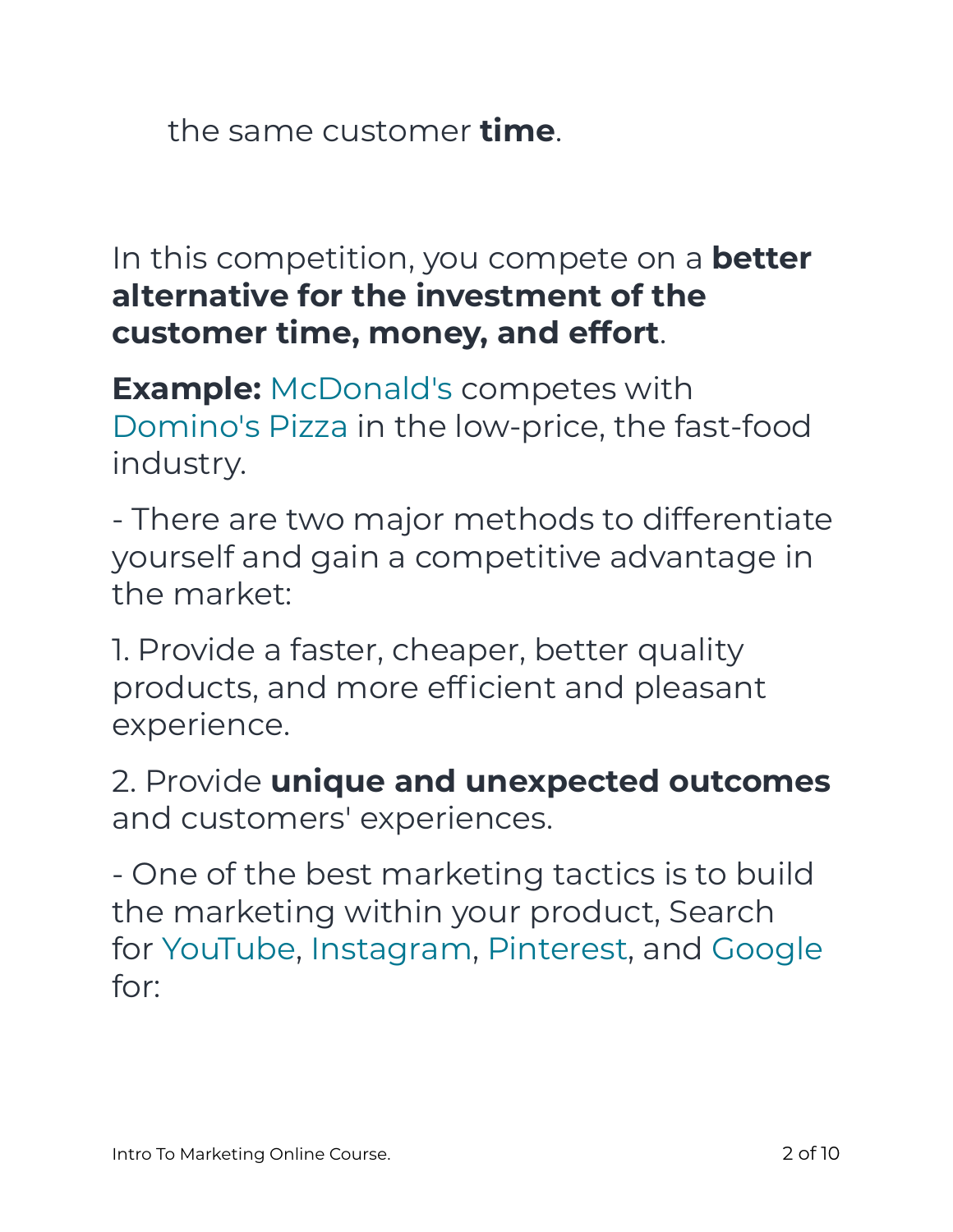– Most Instagrammable | Most Instagrammable Icecream

- Most unique | Most unique sandwich
- Product in place | Coffee in Tokyo
- Product Theme | Cute Cake

## **- Get inspired:**

- 2D Bubble Tea Cafe in Kuala Lumpur
- Colorful SoCal Desserts
- 11 Best Dessert Places in NYC
- 8 THEMED CAFES in Seoul
- Big Seven Travel Blog
- Restaurants On The Edge | Netflix
- Sugar Rush | Netflix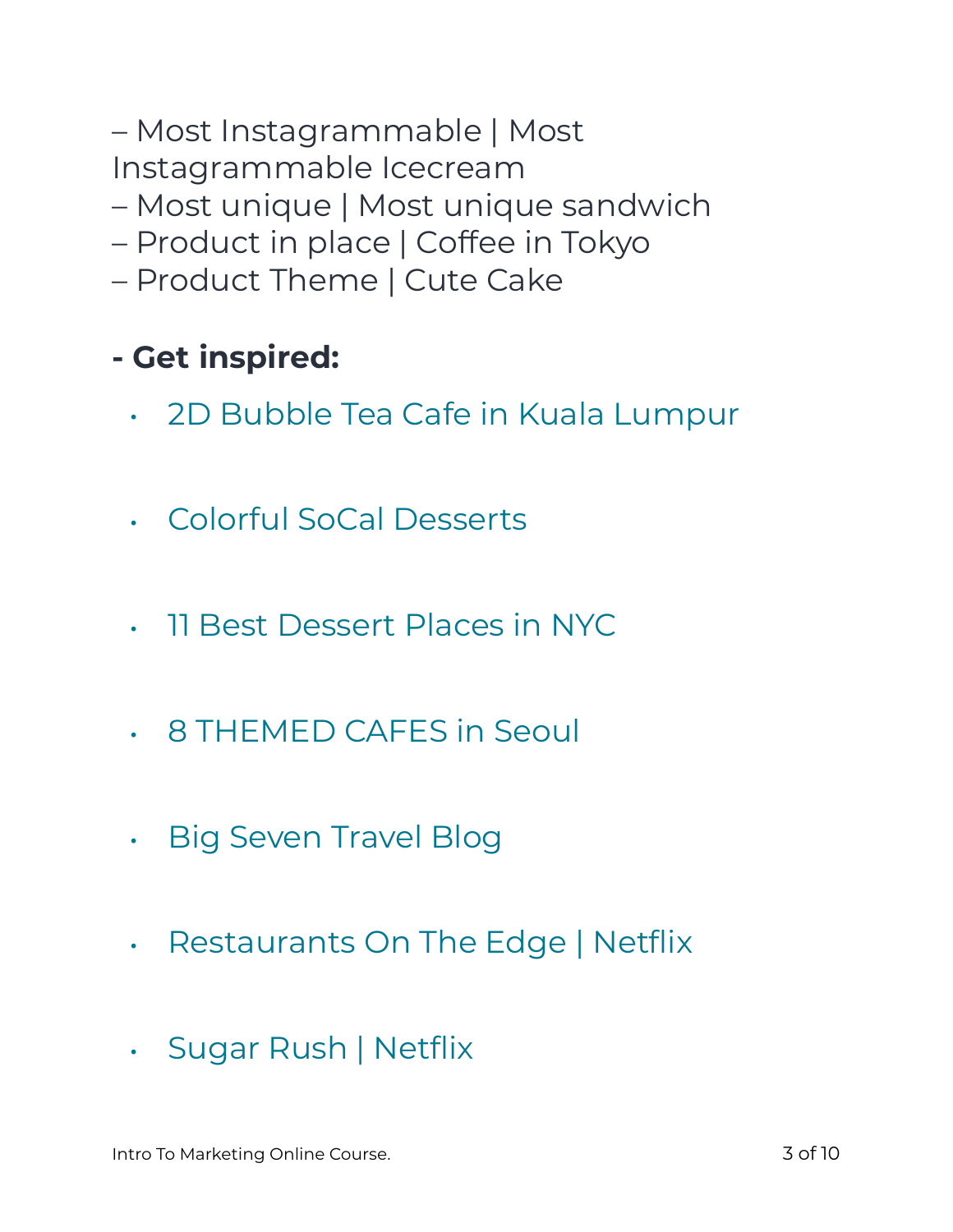- Brand experience has to do with the **overall feeling of your business** and how it makes the customer feel, that includes your decorations, your atmosphere, your selling process, your customer's service, your aftersales service, and how you handle objections.

Tell yourself; **I want my customers when they visit my brand to feel .............** (complete the sentence).

Let this question make you think about the entire customers' experience from **beginning to end**, the whole look, and the feeling of your brand.

- People love products and experiences that make them look **fresh, creative, unique, and knowledgeable.** 

- To sell a premium product at a premium price, niche-down your product, and service to serve unmet needs, wants, and desires for a **specific group of people**.

- If you are on a limited budget, avoid innovating, instead find a **lovable product**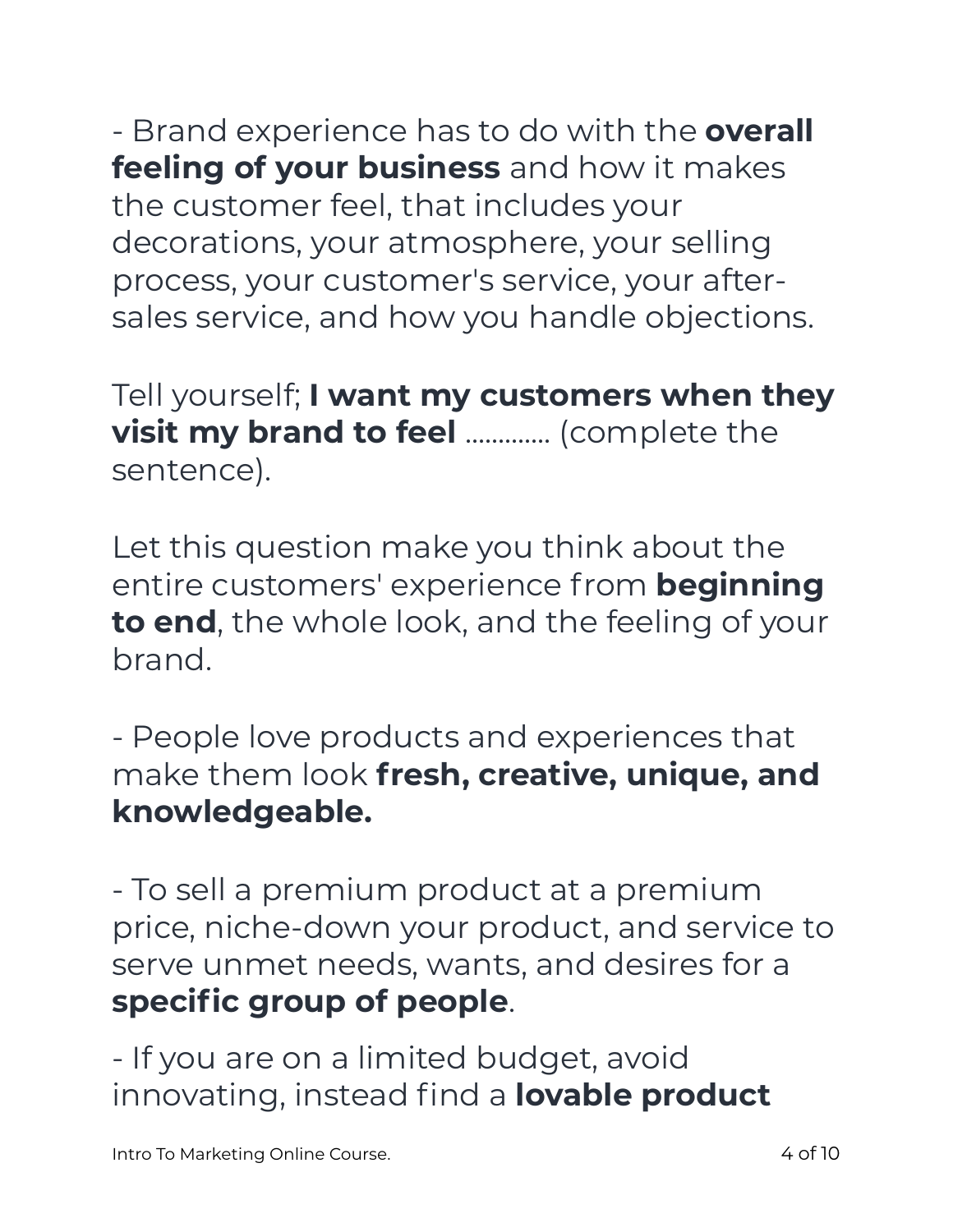and reintroduce it creatively.

- Avoid low-margins, commodity, or unscalable products.

- Focus on products that require frequent use, habit building products.

- Focus on products that could be developed into a **brand collection and experience**, rather than a single limited use product.

- The goal of your research is to find **unmet gaps** and **frustrations** in your market.

- The purpose of market research is not to copy your competition rather than to **learn from their mistakes** and know how to differentiate.

- Try to work with **critiques and product reviewers** to find holes and issues in your business; this will make your business more resilient for customers' feedbacks and harsh reviews.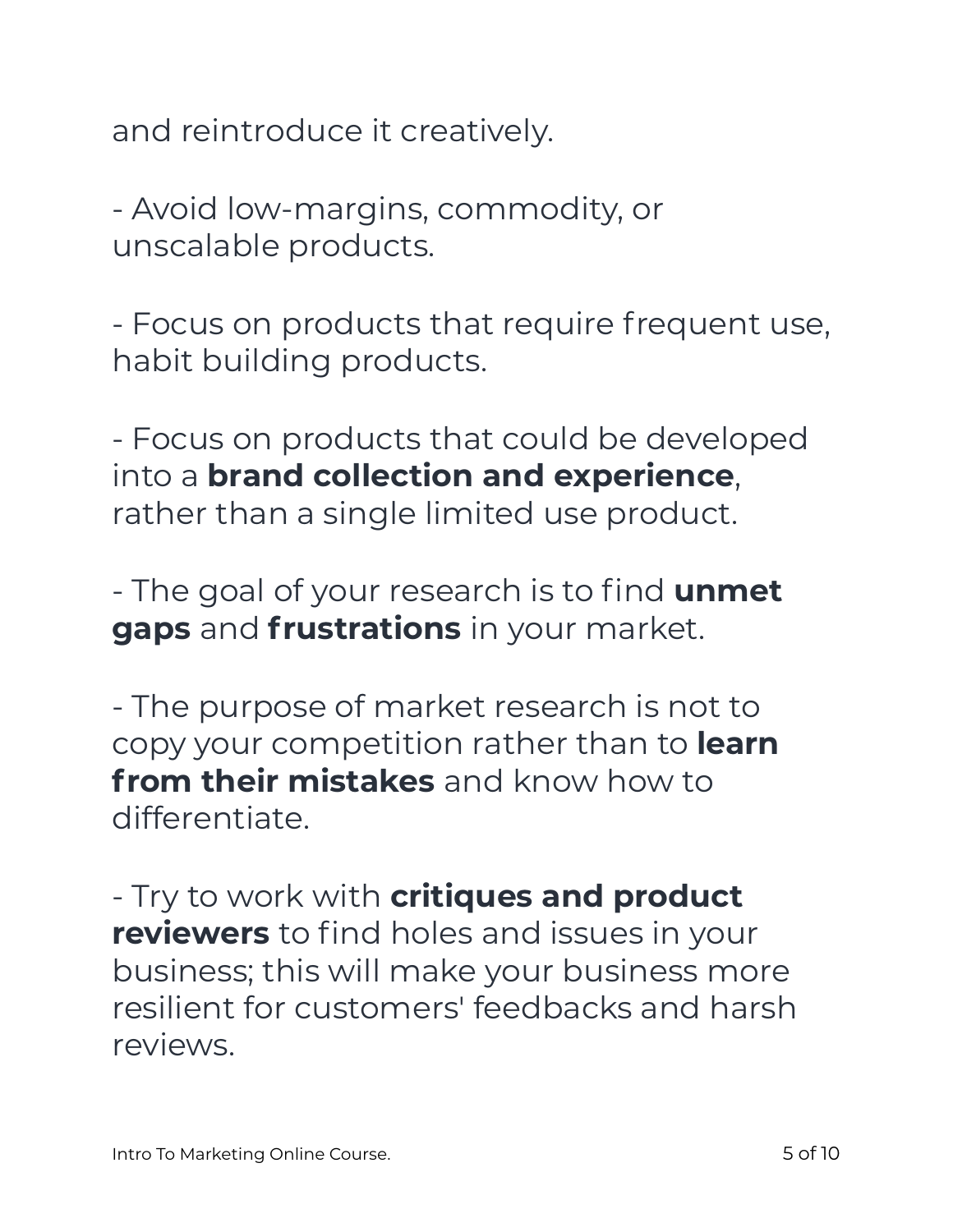# **Chapter 3, Assignment -** Part 1:

Your Assignment for this week is to find three direct

competitors of your industry and study them:

- Marketing and distribution channels. | Where do they market and sell their products?
- Best-selling offers and pricing strategy.
- Location and environment.
- Unique selling proposition.
- Customers reviews | Pros and cons. This research will allow you to have a 360 degrees view of your industry, keep in mind that you should always learn the best practices of your competition and **avoid their mistakes**, your goal is to move the top of your market in terms of quality and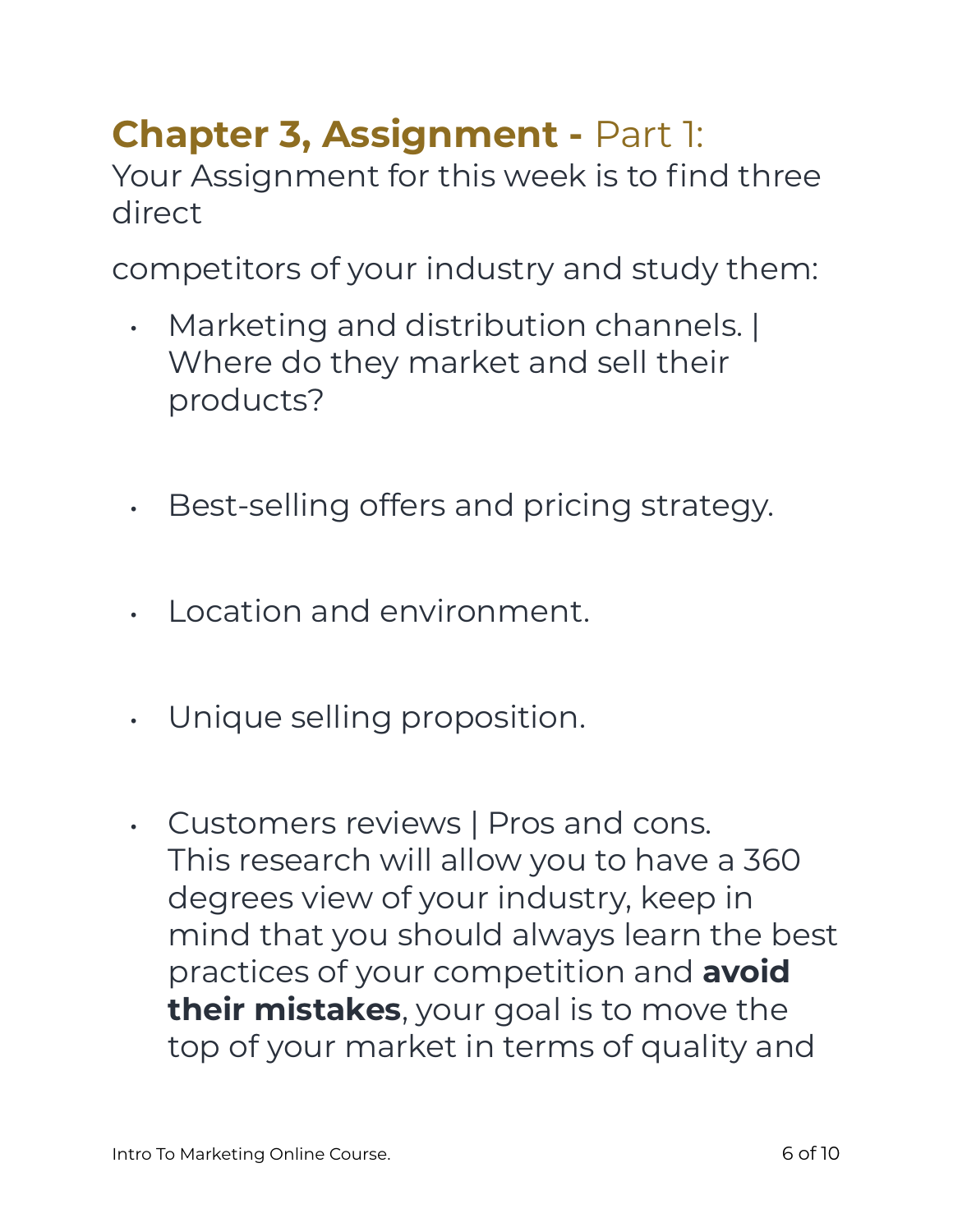pleasurable experience.

#### - **Reviews Sites:**

- Yelp | Stores information + Customers Reviews
- TripAdvisor | Stores information + Customers Reviews
- Amazon | Products Reviews
- Angieslist | Businesses Reviews
- Capterra | Software Reviews
- Udemy | Educational Content Students Reviews

### - **Top Selling Products List:**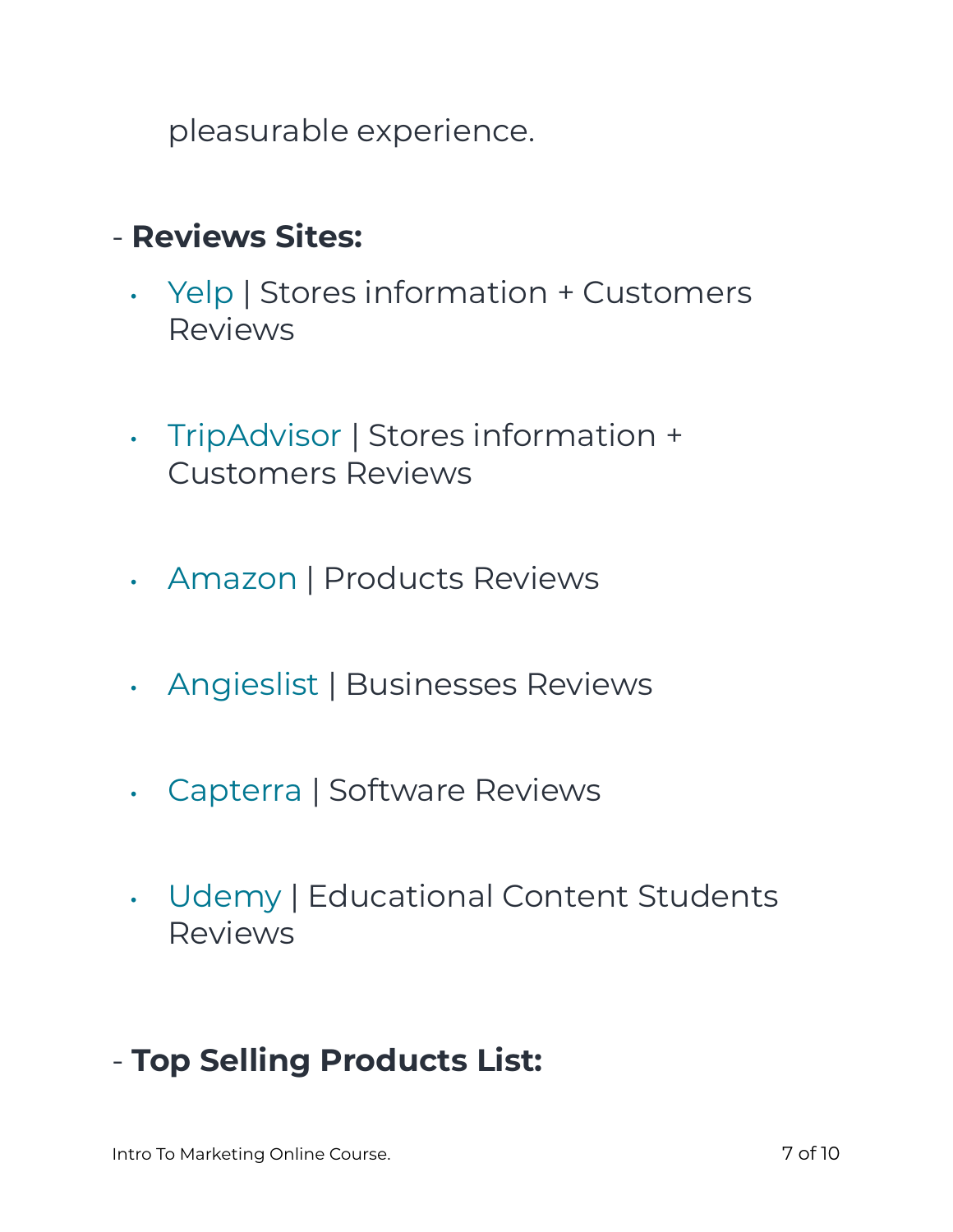- Amazon best sellers
- Etsy best sellers
- eBay trending
- Shopify Top Stores
	- **Research Tools:**
- Neil Patel | Backlink Tool
- Facebook Ads Library | Find competitors Facebook Ads
- Semrush.com | Competitors Google Ads Strategy
- Ispionage.com | Competitors Google Ads Strategy and Landing Pages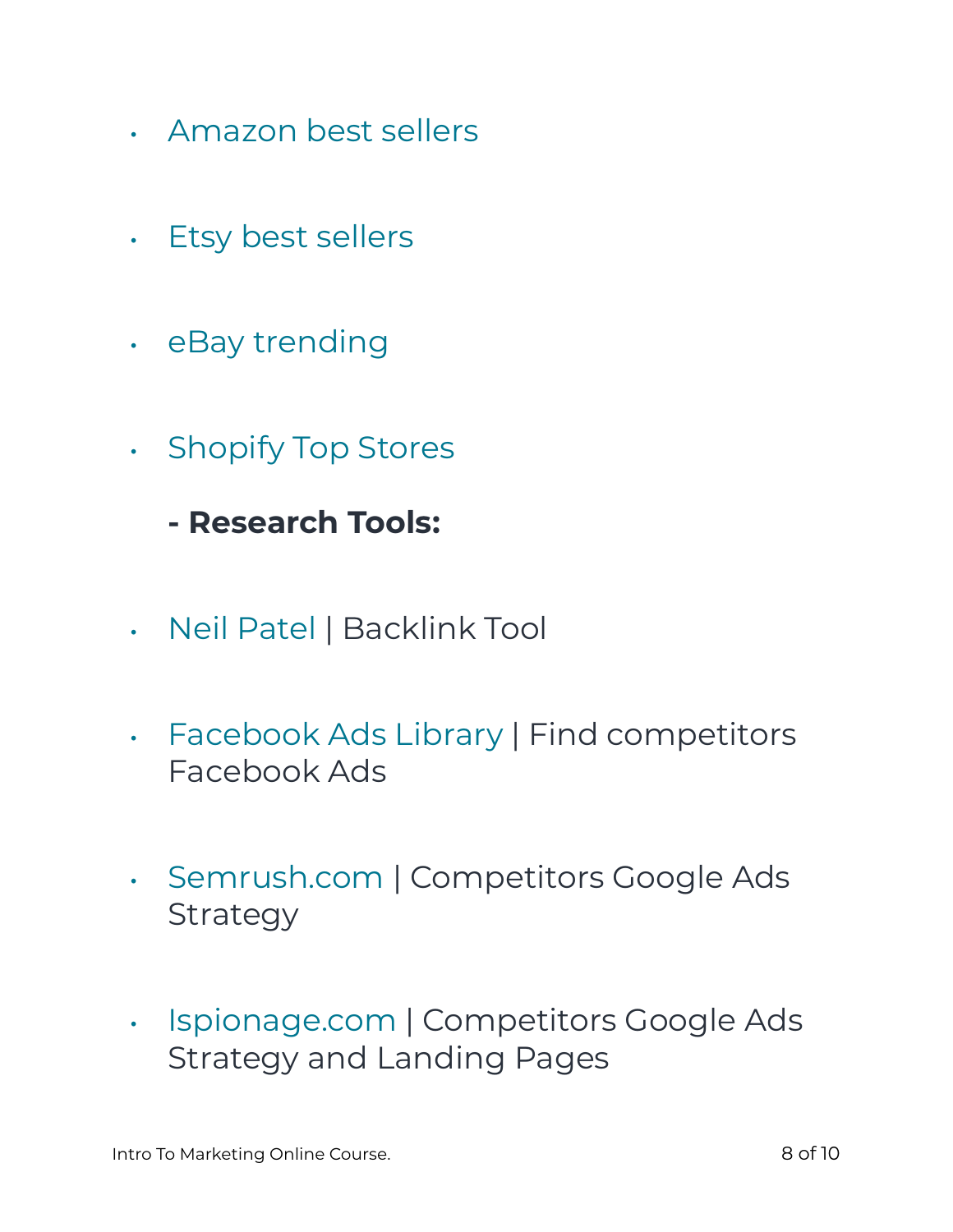• Milled.com | Search engine for email newsletters

**Note:** Some of those websites will require you for a free sign-up to use essential function and tools, please do not upgrade to any of the advanced subscription plans unless it's your choice.

## **Chapter 3, Assignment -** Part 2:

Search YouTube, Instagram, Pinterest, and Google for unique and creative ways of presenting your products and brand, then collect them into on creative mood board.